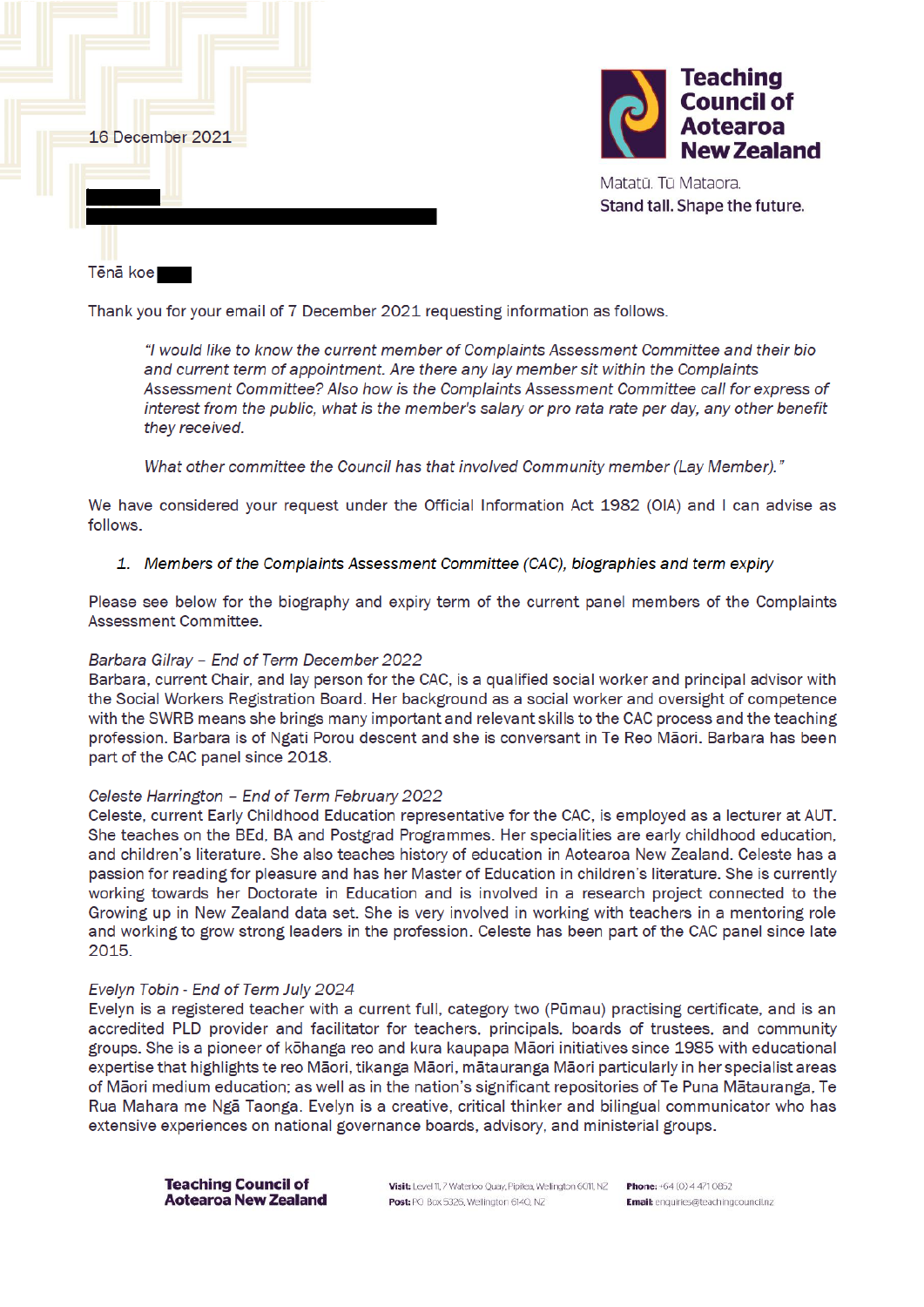### *Gail Gibson - End of Term December 2022*

Gail, current Chair, and lay person for the CAC, is a retired police officer, leaving Police after 37 years at the rank of superintendent, having carried out many and varied roles, including frontline policing, training and management. Gail is now self-employed and has worked for the Children's Action Plan with the Ministry of Social Development as well as a range of other organisations. She is currently working with Massey University as a relationship manager and is the Chair of Governance Committee for Adult Learning Support Nelson. Gail has been part of the CAC panel since 2015.

### *Helen Kinsey-Wightman - End of Term December 2022*

Helen, current Secondary sector representative for the CAC, has taught in primary and secondary schools since 1991. In 2005 she was awarded an MBE in the UK honours list for services to education in the Philippines. Over the last five years Helen has been on a journey in Matauranga Māori and Te Reo Māori, and she is currently completing a Level 5 immersion course. Helen has been part of the CAC panel since early 2019.

# *Katherine Warne - End of Term December 2022*

Kathy, current Early Childhood Education representative for the CAC, has 25 years' teaching experience in a variety of early childhood settings in the UK and in New Zealand. She is the joint owner and manager of Rosy Cheeks Early Learning Centre in Christchurch. Kathy's centre has focused on understanding teaching and outcomes through a Māori lens and increasing the use of Te Reo. Kathy works closely with other centres and centre managers to sharing best practice. Kathy has been part of the CAC panel since early 2019.

# *Larry Ching - End of Term December 2022*

Larry, current Chair and Secondary sector representative for the CAC, has a background which includes 44 years in the secondary education sector of which the last 18 years were as the principal of two large co-educational secondary schools; Awatapu College in Palmerston North (1996 - 2002) and Waimea College in Richmond, Nelson (2002 - 2014). He is now an independent educational consultant providing leadership development and support through coaching and mentoring, supervision, performance appraisals, senior and middle management training, assistance with senior management appointments and project management. For the past seven years he has been a mentor in the national First Time Principals Programme. He was the inaugural Director of the Tasman Nelson Youth Service programme and is currently a member of the NMDAH Board Pre-Vocational Assessment Panel for year one and two doctors. Larry has been part of the CAC panel since early 2016.

# *Lynda Harris - End of Term October 2024*

Lynda is a qualified kindergarten teacher and has been working in the early childhood sector for over 30 years. She has qualifications in Child Protection, developing and facilitating training to individual centres and teaching teams to meet the requirements of the Vulnerable Children's Act 2014. Having delivered over 50 Incredible Years Teaching Programmes and 40 Incredible Years Parent Programmes, Lydia understands complexities that arise within the teaching profession.

# *Matthew Fraser - End of Term October 2024*

Matt has been teaching in Christchurch secondary schools for eight years in various leadership positions, both in English and Māori medium settings. As a secondary trained teacher, Matt began his career at Lincoln High School as HOD Māori. He then moved to Te Kura Kaupapa Māori o Te Whānau Tahi where he was Kaihautū Wharekura (Head of Senior School) and Acting Tumuaki (Principal) and then to Manawatū College as Principal. Matt is a current member of the Māori Medium Advisory Group for the Teaching Council, and worked for New Zealand Qualifications Authority, including working as a te reo Māori translator.

#### *Mathew Kiore - End of Term July 2024*

Mathew Kiore has been a Te Reo teacher in kura auraki, as well as a primary teacher a various schools in Dunedin including a bilingual unit. Mathew has run alternative education programs at the Kokiri training centre in Dunedin where he was the Tumuaki until the end of 2019. Mathew is currently employed as a cultural educator and runs Kia Whai Hina, a Suicide prevention program. Mathew has also held positions running Youth Justice programs, and Poipoia Te Mokopuna where he taught parenting and social skills.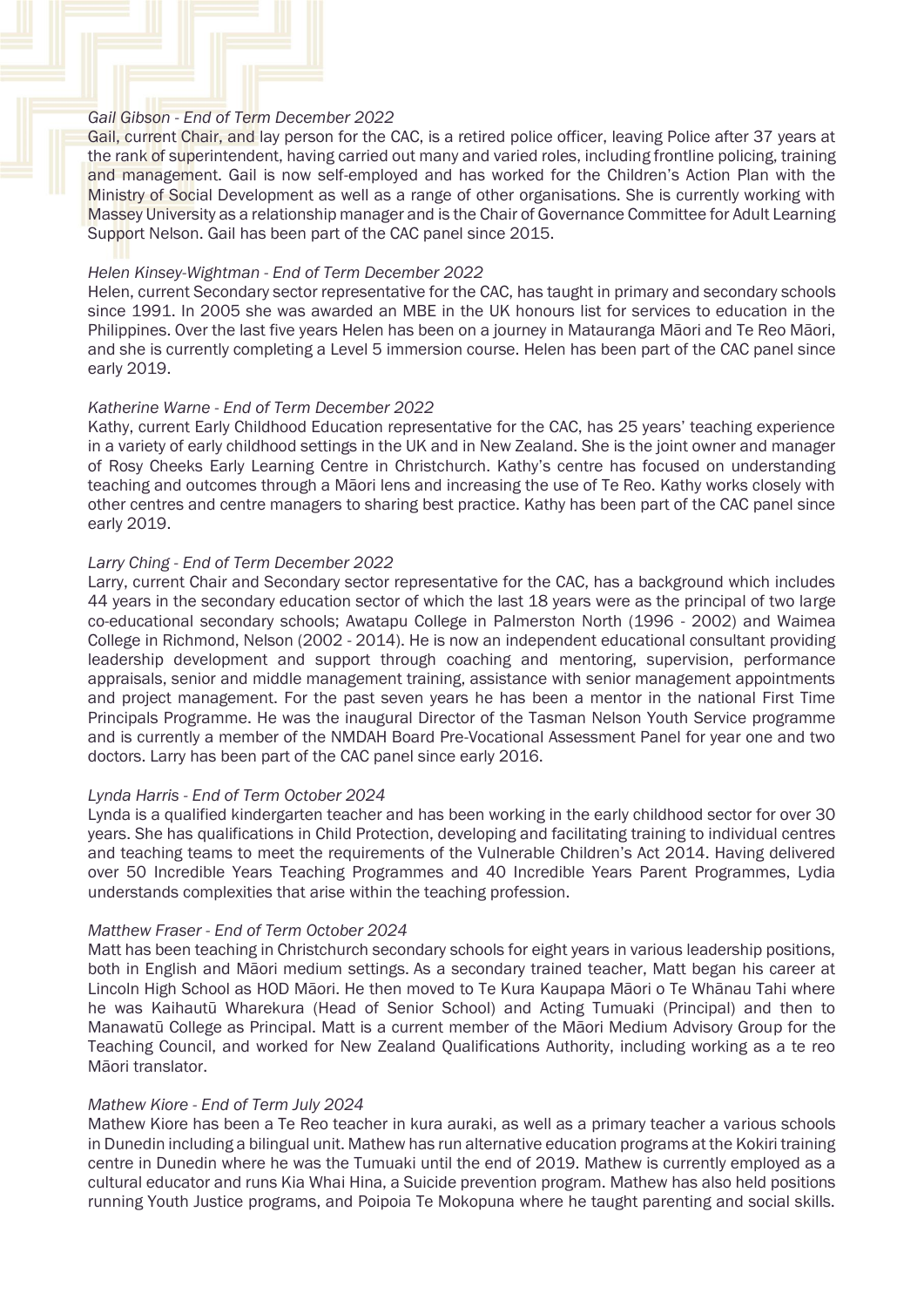Mathew has been a Board and Whanau member at Te Kura Kaupapa Māori o Otepoti since 2016. He is a voluntary winz advocate and is involved with Māori rugby regionally and nationally.

# *Nicole Butler - End of Term September 2022*

Nicole, current Early Childhood Education representative on the CAC. has her Bachelor of Teaching degree and has worked in the Early Childhood and Primary sector for 20 years in New Zealand and Australia. She is currently an Area Manager for Evolve Education in the upper North island region. In this role she supports 9 centres by delivering Professional Development, mentoring provisionally registered teachers, and supporting Centre Managers in all areas of the management of their centres. Nicole has been part of the CAC panel since late 2019.

### *Sally Ormandy - End of Term October 2024*

Sally has taught at both intermediate and secondary schools in England and New Zealand for over 20 years. She has experience in leadership roles working in both mainstream and special needs schools. Sally is currently the Principal of Ōpāwa School in Christchurch. She has a strong education background having completed a Masters of Education with first class honours from the University of Canterbury and a Bachelor of Education Diploma of Teaching.

### *Sharlene Teirney - End of Term February 2023*

Sharlene has extensive experience in school leadership, is currently the deputy principal of Te Kura Kaupapa Maori O Te Whanau Tahi and a member of Canterbury University's Māori Research team. Sharlene brings strengths in culturally responsive practice, bilingual and immersion teaching and has a strong academic background to complement her sector experience.

### *Shelley Robinson - End of Term November 2023*

Shelley is the current Head Teacher at Petone Beach Kindergarten, part of He Whānau Manaaki o Tararua Free Kindergarten Association. Shelley has been working in early childhood education for 26 years, in a variety of early childhood centres and kindergartens in the greater Wellington region.

### *Stuart King - End of Term August 2022*

Stuart is a secondary teacher and Principal's Nominee at James Cook High School in South Auckland. He has a wide range of experiences in school Governance having been a long-serving trustee on three secondary schools Board of Trustees and an NZSTA Accredited Trustee. Stuart has been a Regional PPTA office holder for the past 20 years, has served on the PPTA National Executive and is a Surplus Staffing Nominee. Stuart has spent nine years serving on the Disciplinary Tribunal and is passionate on building the reputation of the teaching profession.

#### *Tania King - End of Term February 2022*

Tania has been in the secondary school sector for over 20 years having various management positions including Principal of Wanganui Girls' College. She works as Corporate Business Manager for Sports Wanganui. Tania is passionate about the delivery of quality education through appropriate conduct and competencies.

#### *Teresa Topp - End of Term July 2024*

Teresa is a qualified Intermediate and Primary school leader with extensive teaching experience. She is also the current Principal at Waikite Valley School and has worked as a Principal for the past 9 years. Teresa has often worked in bilingual environments and is proud of her Maori heritage. Teresa has a Diploma of Teaching, Bachelor of Education and Master of Education (Hons) from the University of Auckland and has always been passionate for Maori and Pasifika education in NZ.

# *2. Are there any lay members who sit within the Complaints Assessment Committee?*

At present, the Complaints Assessment Committee has two lay members, Barbara Gilray and Gail Gibson (bios included above).